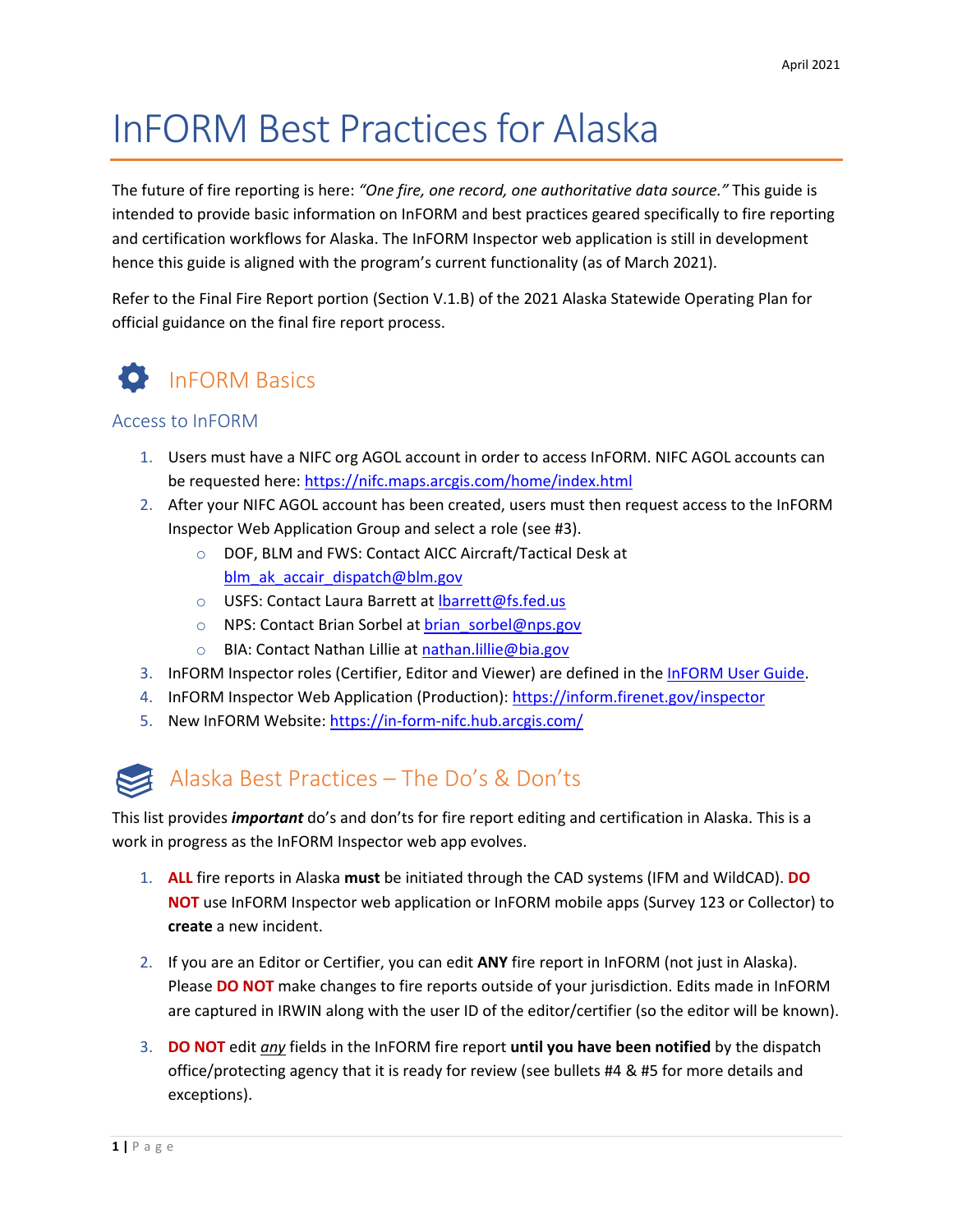**IMPORTANT CONCEPT:** InFORM operates using an Authoritative Data Source (ADS) model where all the programs that feed IRWIN (and then populate InFORM) are ranked. Data coming from the highest "ranked" program for a particular data field "wins" and will overwrite others. **NOTE:** Contact your [agency InFORM project](https://in-form-nifc.hub.arcgis.com/pages/in-form-contacts)  [lead](https://in-form-nifc.hub.arcgis.com/pages/in-form-contacts) for viewer access to the IRWIN ADS structure.

**Example:** An InFORM Inspector editor updates the cause and adds a containment date/time (before dispatch has completed the fire report). Next, dispatch updates the acreage in WildCAD, but the containment date/time is still blank within their system. WildCAD will "push" the new acreage but it will also "push" the cause (changing it back to what it was prior to editing in InFORM) and overwrite the containment date/time, changing it back to "blank".

**Lesson: Do not** edit in InFORM until notified it is ready for review. The data fields in this example have equal "rank" in the ADS between WildCAD and InFORM. Since InFORM does not write back to WildCAD (i.e., a change made in InFORM will not make a change in WildCAD), WildCAD will continue to overwrite InFORM edits in this scenario each time it is updated.

4. **For the 2021 fire season in Alaska, it is strongly recommended that nearly ALL edits** to the InFORM fire report (see exceptions in bullet #5) be communicated back to the dispatch office for corrections to be made in the CAD system (either WildCAD or IFM). This will ensure the data exchanges work properly between the CAD systems, IRWIN and our Alaska specific processes. The InFORM platform continues to be updated so this is the safest method to maintain data integrity.

**NEVER** edit the fields below in InFORM. Doing so will cause significant issues.

- o *Request FireCode* **DO NOT** request a firecode in InFORM. This function is ONLY for areas that do not use a CAD system.
- o *Point of Origin Coordinates* The POO coordinates are linked to many other programs and have a complex data stream (i.e., changing the lat/long could change the jurisdictional unit, landowner category, etc.). **ALL** edits should occur in the CAD systems to correctly populate all systems linked to IRWIN **AND** our Alaska GIS database for fire locations (points).
- **IMPORTANT CONCEPT:** The current data exchange process is different for IFM vs WildCAD. **Note:** Diagrams below are very simplified. See the [Alaska Data](#page-7-0)  [Exchange Systems](#page-7-0) graphic for more details.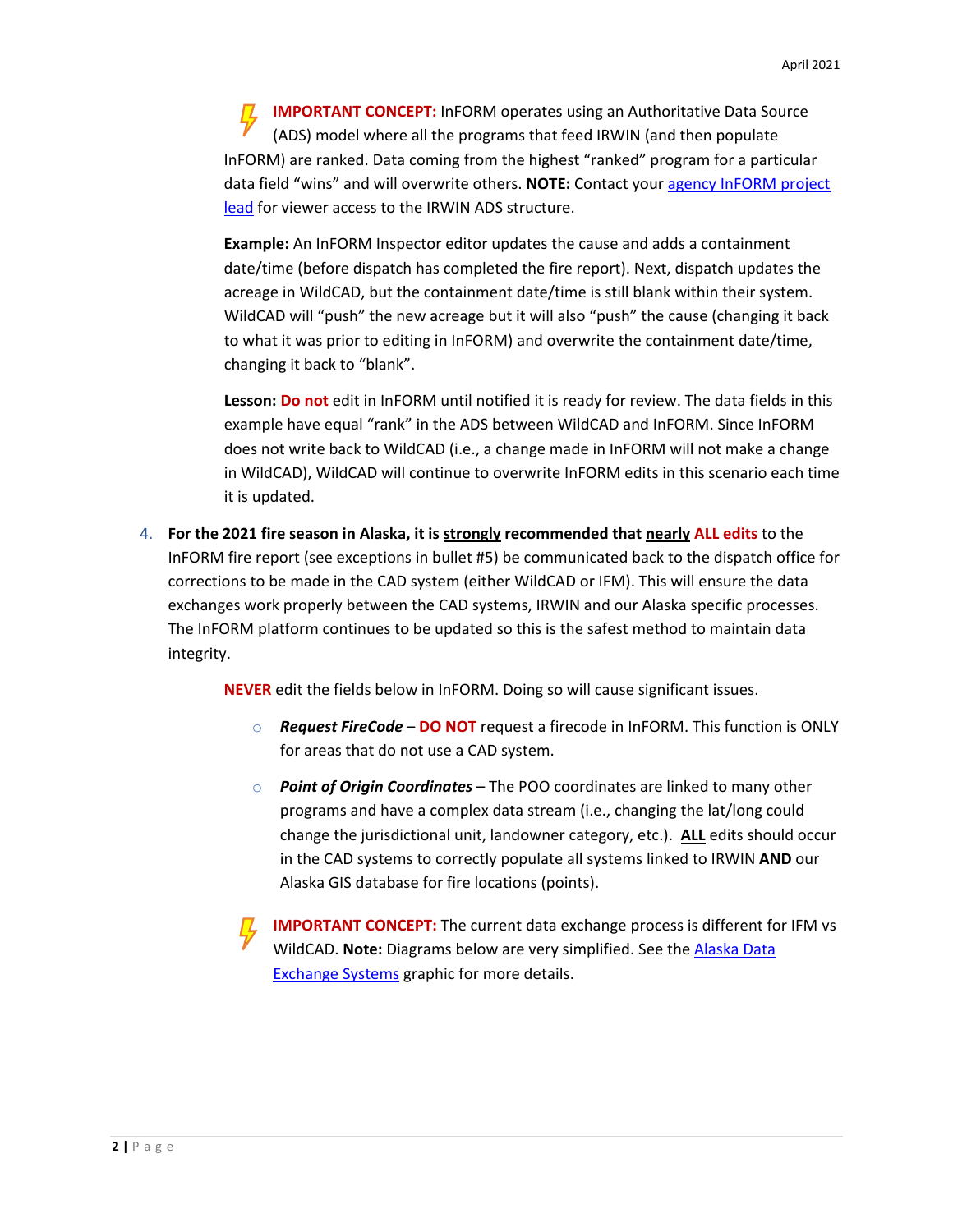

- 5. **Exceptions:** There are three fields that can be edited in InFORM Inspector without impact to other systems. The following fields are currently *optional* and are **not** derived from any other data source:
	- **In Fuels Treatment?** (true or false)
	- **In NFPORS?** (true or false)
	- **Narrative** (text limited to 3999 characters). Editors/Certifiers may add additional incident details as needed. **Reminder:** The incident narrative is provided by dispatch from the WildCAD Incident Card or IFM Final Fire Report as a pdf document.

# Fire Perimeter Collection & Editing with InFORM

#### Using the InFORM Collector Application

The *InFORM Collector App* (for mobile devices) may be used to create fire perimeters in the field. To use this method, th[e BLM AFS GIS Team](mailto:BLM_AK_AFS_GIS@blm.gov) **MUST** be notified **EACH** time a perimeter is created or edited (BLM\_AK\_AFS\_GIS@blm.gov). The InFORM Collector App feeds directly into the National Incident Feature Service (NIFS) and bypasses the traditional Alaska GIS workflow. Perimeters without the correct attributes will **NOT** be visible on Alaska mapping products! Contact the BLM AFS GIS Team or your local GIS specialist for how to access/setup the InFORM Collector App.



**IMPORTANT:** The BLM-AFS GIS Team **MUST** be notified so they can extract the perimeter from NIFS and adjust important attribute fields.

#### Editing Perimeters in InFORM Inspector (Web Application)

**DO NOT** edit fire perimeters in InFORM Inspector – **ALL** perimeter edits should be submitted to the AFS GIS Team (preferred) or occur via the Collector App. See the [AICC/AFS Perimeter Submission Guide](https://fire.ak.blm.gov/content/maps/aicc/User%20Guides/Alaska%20Wildland%20Fire%20Perimeter%20Submission%20Guide.pdf) for detailed instructions (updated March 2021).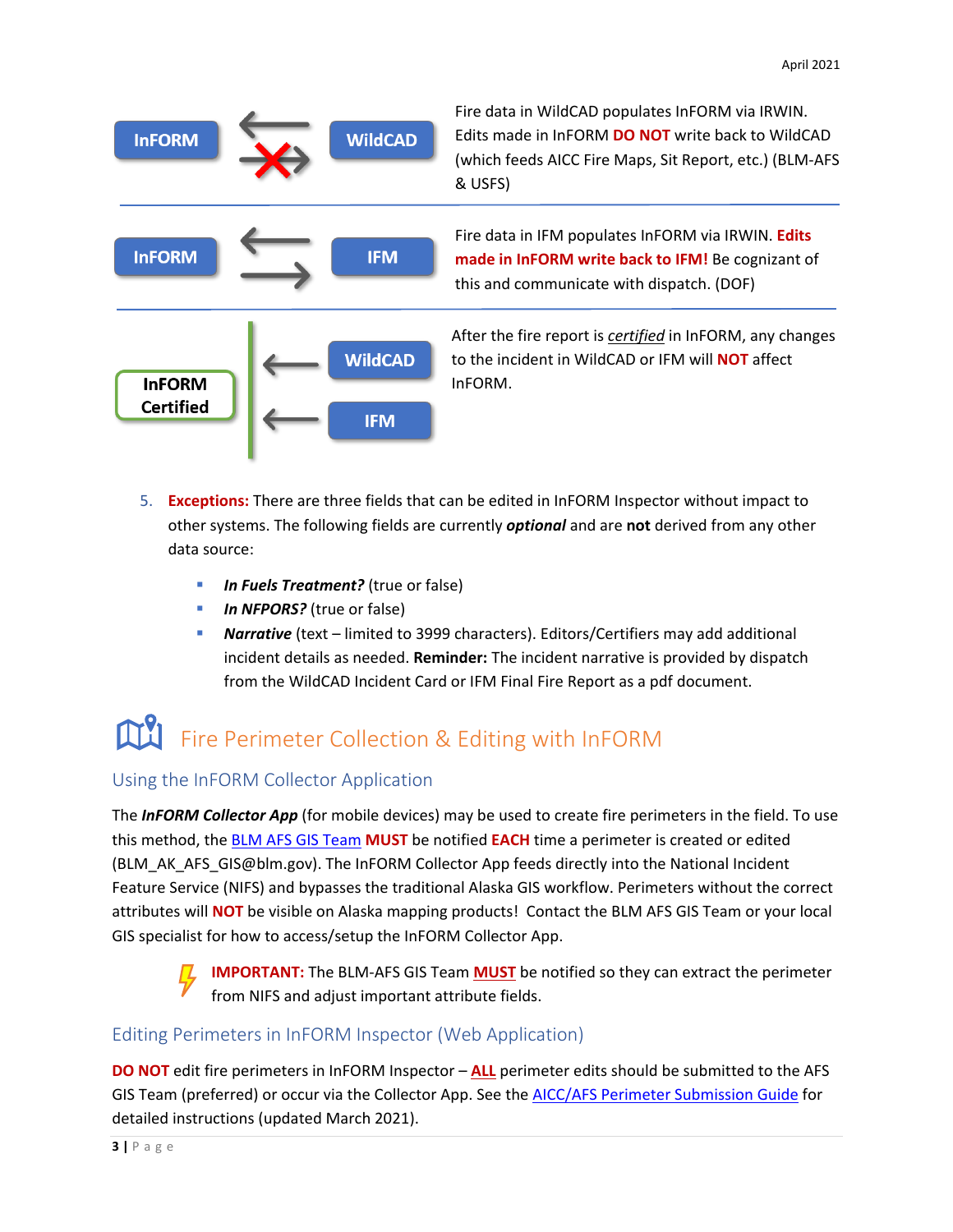# Tips for Certifiers

When fire reports are ready for review and certification, all affected jurisdictional agency representatives and the [AICC Aircraft/Tactical Desk](mailto:blm_ak_accair_dispatch@blm.gov) will receive an email notification from the protecting agency along with the WildCAD Incident Card or IFM Final Fire Report (as the narrative).

- **For multi-jurisdictional fires, the jurisdictional agency representative at the point of origin is the** designated certifier. All parties should review and communicate corrections to **all** affected representatives and the protection agency (in order to make the corrections in the CAD system). This will be an interagency effort.
- **False Alarms** require certification.
- **Dia Conly certify fire reports in which you are the designated certifier (agency representative at the point of origin** – see agency specific guidance). The InFORM program will allow anyone with a certifier role to certify **ANY** fire report.
- Certification of the fire report also includes certification of the **perimeter**.
- Make sure your **contact information** is correct on the AICC Agency Representative spreadsheet in order to receive fire report notifications (contact AICC – Jennifer Humphrey at [jhumphre@blm.gov\)](mailto:jhumphre@blm.gov).
- Use the WildCAD Incident Card, IFM Final Fire Report and other sources to review and verify **ALL** fields in the fire report including the perimeter.
- **Ensure all required fields (\*) are completed.**
- Common Errors:
	- o Point of Origin outside of the fire perimeter InFORM will allow certification in this situation so this must be manually checked.
	- $\circ$  Point of Origin in wrong location This affects other fields like Landowner Category & Kind, Jurisdictional Agency, etc. and has many other downstream impacts.
	- o Current Size and Calculated Size do not match.
	- $\circ$  Poor perimeter Submit a final perimeter to the AFS GIS Staff before certifying the fire report (required for fires 10 acres or larger).
	- o Initial Strategy incorrect.
- The WildCAD Incident Card or IFM Final Fire Report serves as the fire report Narrative. The Narrative field will remain blank in INFORM (however, additional information can be added by an editor/certifier as needed).
- **Reference the [InFORM User Guide](https://in-form-nifc.hub.arcgis.com/pages/in-form-user-guide) section on "Certifying Final Fire Reports".**
- After certifying a report, it can be printed (with the map) and signed if required (see agency specific guidance). **Note:** The map prints at the browser window extent. Zoom in or out for the best map.
- **EXECO FIGUREY 1.1 CONTEGO FIGUREY 1** Certifiers must be sure to re-certify after corrections are made.
- **Request an IRWIN Observer account (see link under [Troubleshooting in InFORM\)](#page-8-0). IRWIN** Observer allows users to see which data source (e.g., WildCAD, IFM, ICS-209, WFDSS, IROC, etc.) is populating each fire report field. This can be very useful in identifying data errors.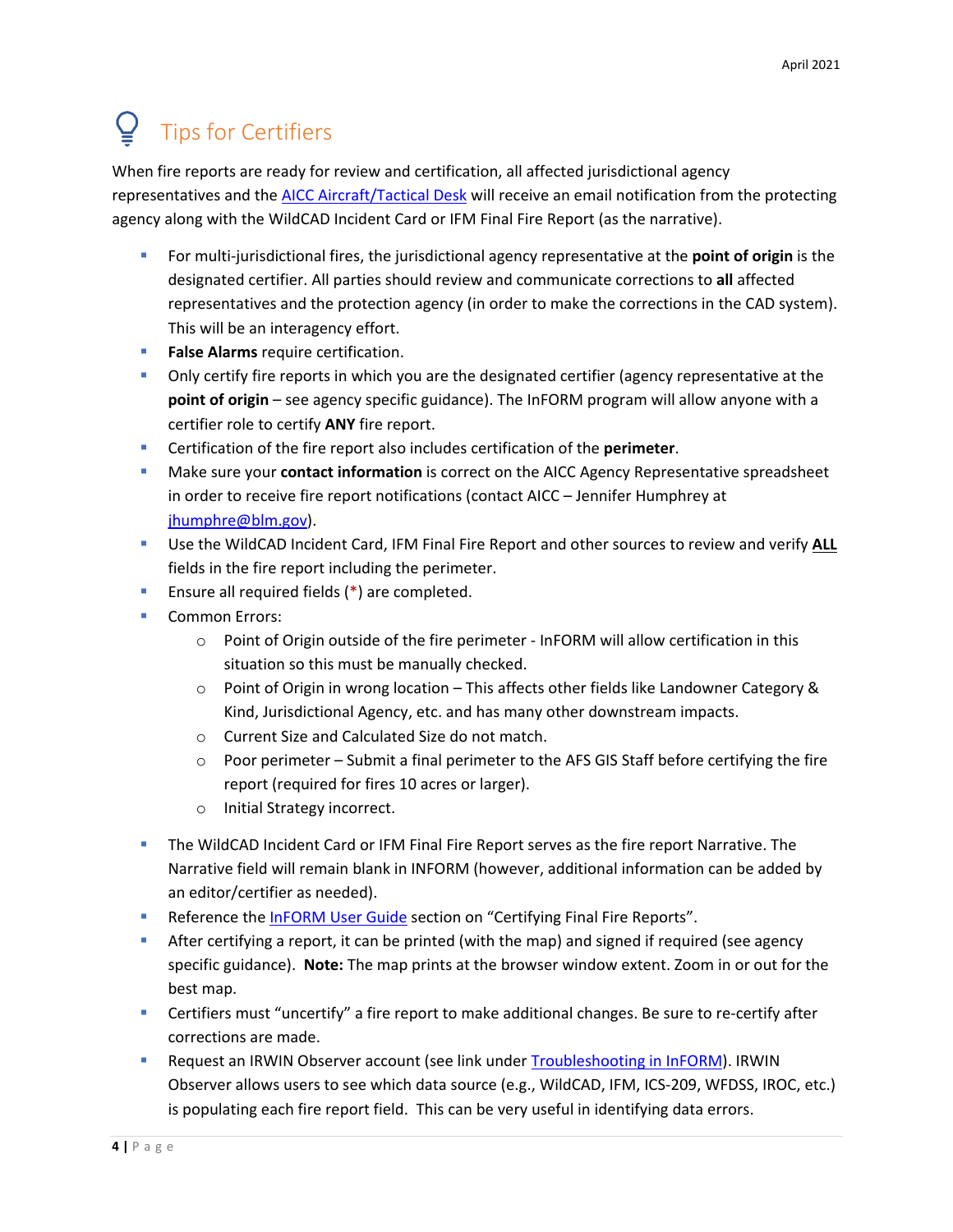### Fire Report Notifications for Alaska – Example

The final fire report guidance is provided in the *2021 Alaska Statewide Operating Plan (Section V.1.B Final Fire Reports)*. The scenario below provides a detailed example of the notification process.

1 Fire is called out and the 15-day clock starts for fire report completion. Ex: Fire 145 on NPS land in Copper River Area is called out on July 17. Fire report must be completed by July 31. 2 If the fire is 10 acres or larger, a perimeter is required. Perimeters should be submitted to the BLM AFS GIS Team (see [AICC/AFS Perimeter Submission Guide\)](https://fire.ak.blm.gov/content/maps/aicc/User%20Guides/Alaska%20Wildland%20Fire%20Perimeter%20Submission%20Guide.pdf) who will then load them to the National Incident Feature Service (NIFS) for InFORM. Note: Any fire personnel using the Collector App for perimeters MUST coordinate with the BLM AFS GIS Team. Ex: Copper River Dispatch ensures that DOF Fire GIS Lead has provided final fire perimeter to BLM AFS GIS Team. 3 Editor for Protecting Agency will log into InFORM and complete any missing required fields in the Incident Details. IRWIN auto-populates most fields. Ex: Copper River dispatcher logs into InFORM and completes missing fields. Also completes IFM Final Fire Report (pdf) to meet the Alaska narrative requirement.

> Protecting agency notifies designated representative(s) of affected jurisdictional agency(ies) an[d AICC Aircraft/Tactical Desk](mailto:blm_ak_accair_dispatch@blm.gov) that fire report is ready for certification. The WildCAD Incident Card or IFM Final Fire Report will be uploaded to the [Sharepoint site.](https://doimspp.sharepoint.com/sites/ext-blm-ak/aicc/SitePages/InFORM---Interagency-Fire-Occurrence-Reporting-Modules.aspx) AICC will document the report has been submitted on the [website.](https://fire.ak.blm.gov/predsvcs/akfirerpt.php?yr=2021) (This is the point in the process that must be reached within 15 days – Fire Report completion. See agency specific guidance for certification deadlines.)

Ex: Copper River dispatch emails NPS rep, AICC AC/Tac Desk and BLM DM 620 rep that the fire report is ready for review/certification and uploads a copy of the IFM Final Fire Report to the **Sharepoint site**.

See [Dispatch Notification Flows Charts](#page-5-0) by Protecting Agency.



4

隕

The jurisdictional agencies are responsible for communicating with each other for multijurisdictional fires and directly to the protecting agency for edits to the fire report (so they can be made in the CAD system). The jurisdictional agency at point of origin (POO) is the designated certifier in multi-jurisdiction fires. AICC will document the InFORM fire report is certified on the AICC [website.](https://fire.ak.blm.gov/predsvcs/akfirerpt.php?yr=2021)

Ex: NPS rep certifies fire in InFORM. The AICC AC/Tac Desk will archive InFORM Fire Report & Narrative documentation.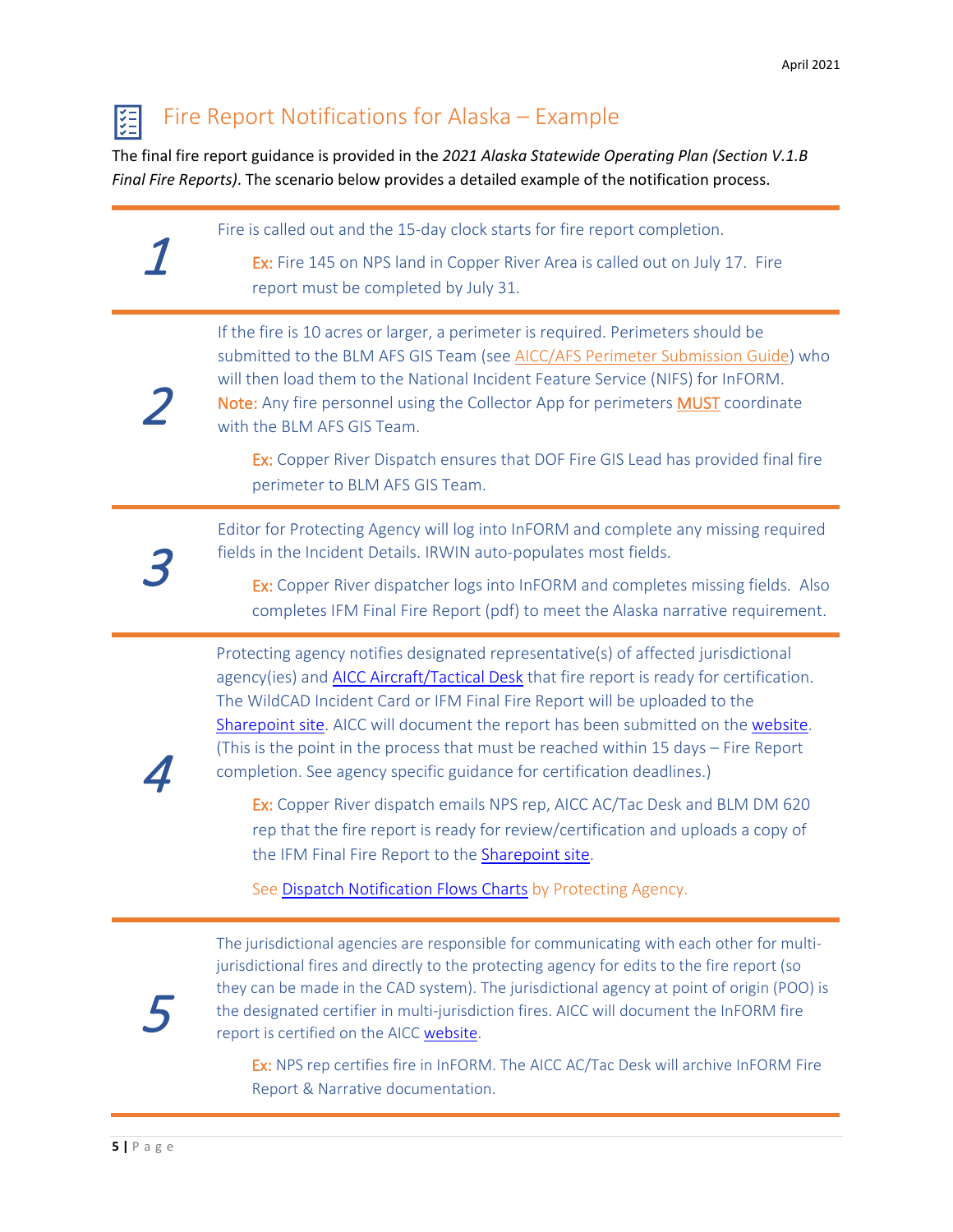# Dispatch Notification Flow Charts

<span id="page-5-0"></span>The following flow charts outline dispatch notifications for review/certification of fire reports by protecting agency (adapted from J. Humphrey, BLM-AFS). The AICC Aircraft/Tactical Desk maintains the agency representative contact list.

**Example:** If a fire burned on US Fish and Wildlife Service (FWS) land under State of Alaska – Division of Forestry protection, email notifications would be sent to the FWS jurisdictional agency representative (certifier), the DM 620 representative and the AICC Aircraft/Tactical Desk when the fire report was ready for review/certification.

**\*Note:** The BLM DM-620 representative should be notified for fires on **non-BLM** DOI lands (NPS, BIA or FWS lands) under State of Alaska or US Forest Service protection.



#### State of Alaska – Division of Forestry Protection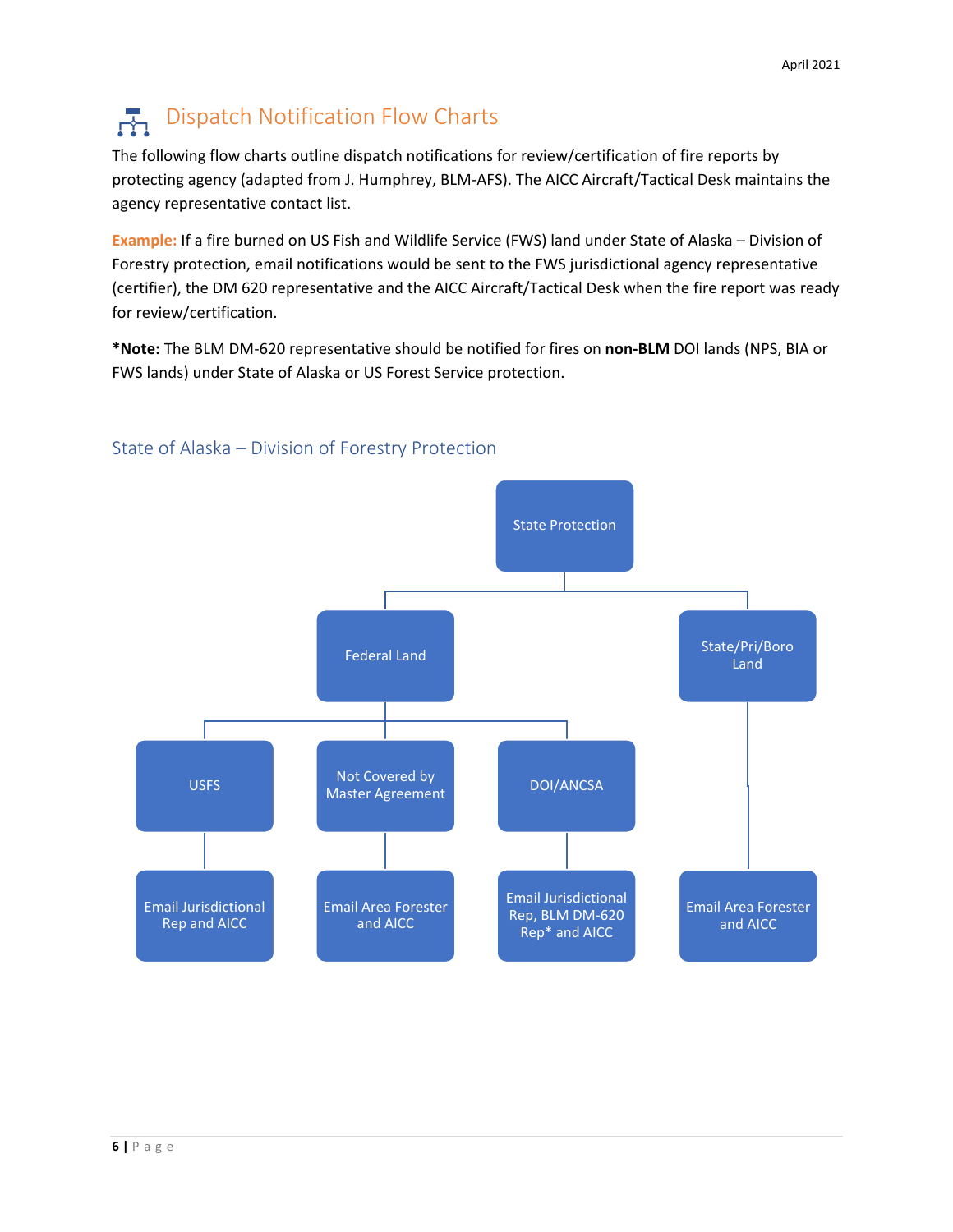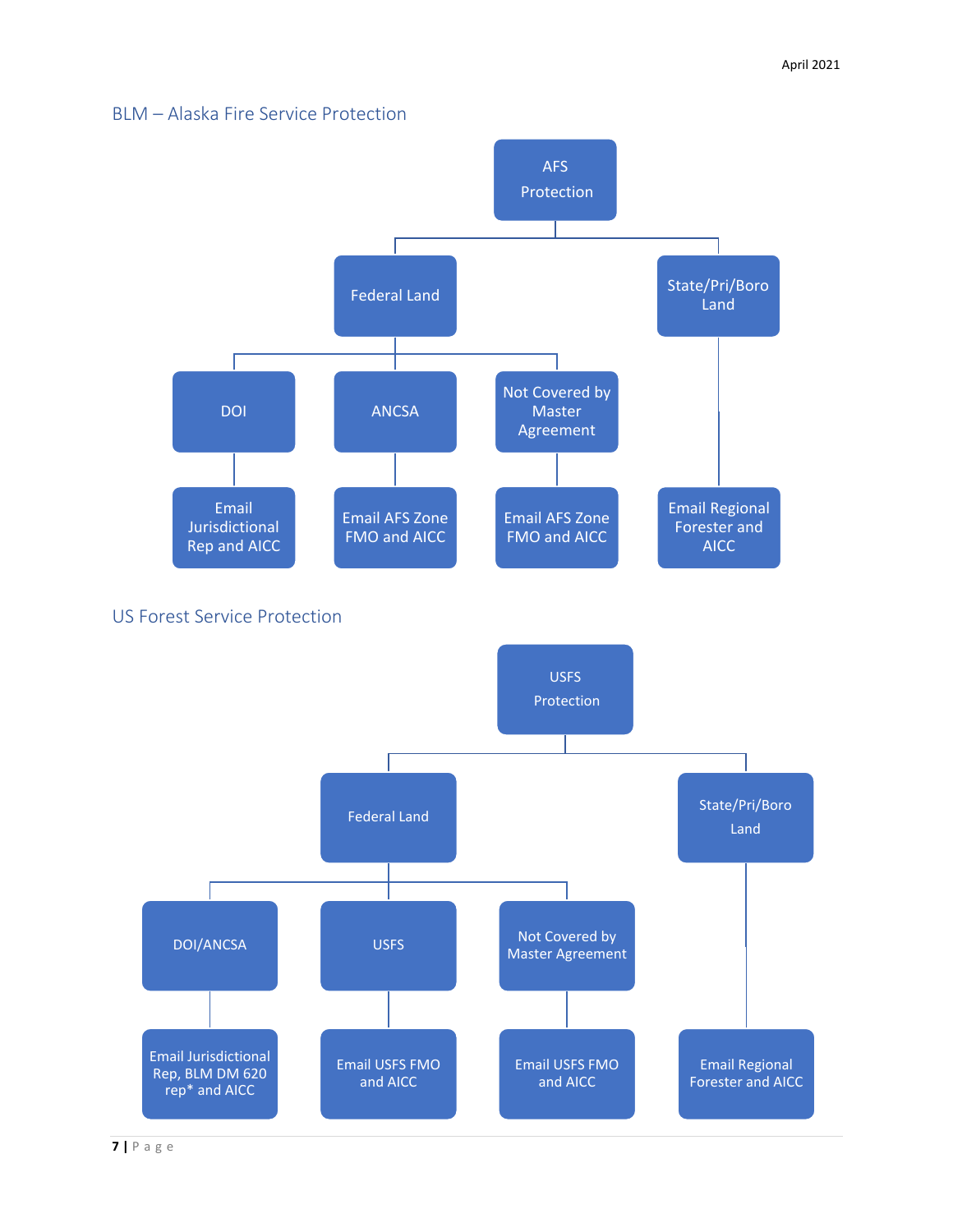## Alaska Data Exchange Systems

This graphic illustrates the data exchange environment used in Alaska (adapted from M. Butteri, DOF). The national-level Interagency Fire Data Integration graphic can be found [here.](https://in-form-nifc.hub.arcgis.com/pages/in-form-applications) **Note:** The use of the InFORM Mobile Collector App for perimeters may be used but **MUST** be done in close collaboration with the BLM AFS GIS Team.

<span id="page-7-0"></span>